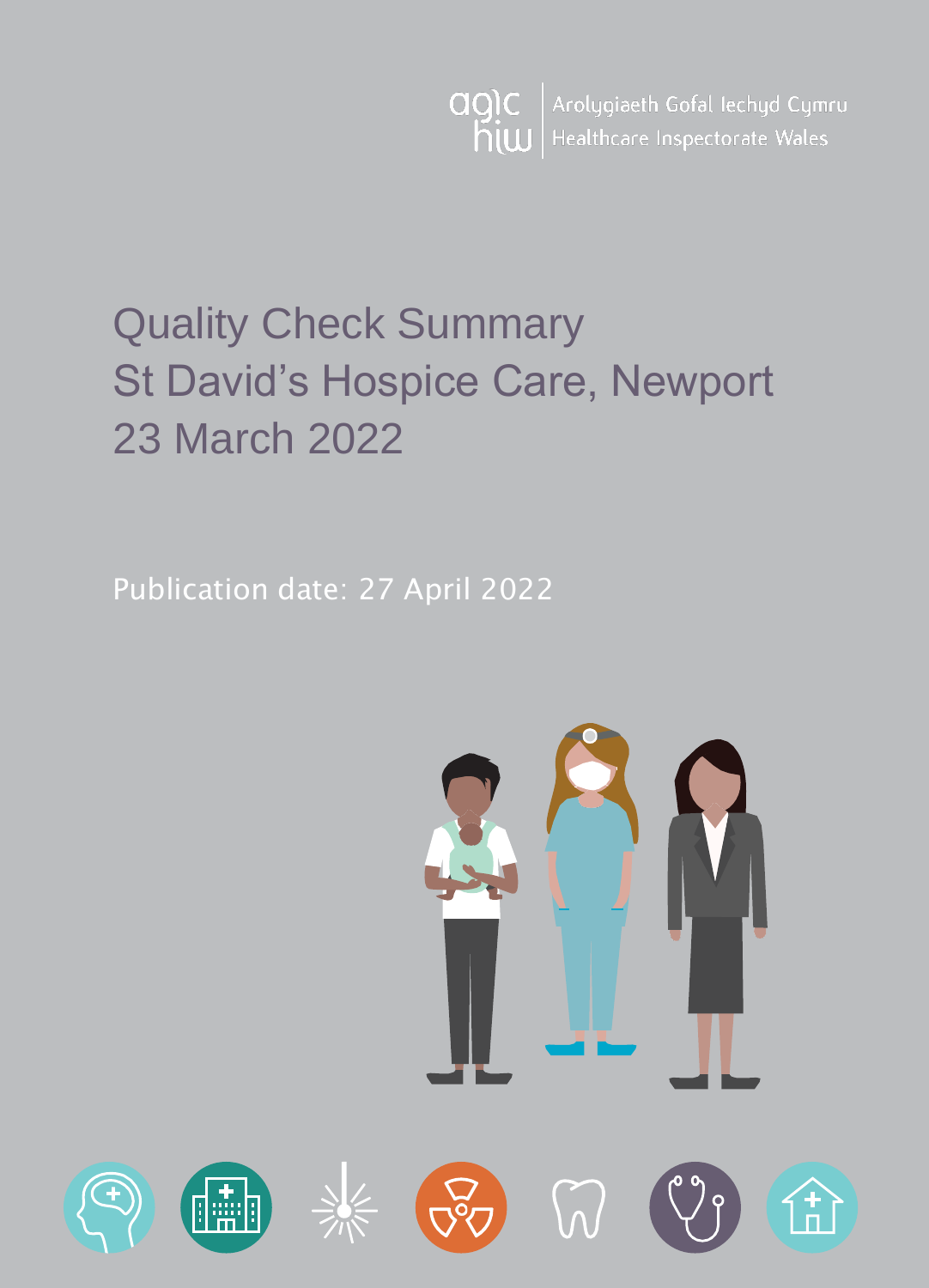This publication and other HIW information can be provided in alternative formats or languages on request. There will be a short delay as alternative languages and formats are produced when requested to meet individual needs. Please contact us for assistance.

Copies of all reports, when published, will be available on our website or by contacting us:

In writing:

Communications Manager Healthcare Inspectorate Wales Welsh Government Rhydycar Business Park Merthyr Tydfil CF48 1UZ

Or via

Phone: 0300 062 8163 Email: [hiw@gov.wales](mailto:hiw@gov.wales) Website: [www.hiw.org.uk](http://www.hiw.org.uk/)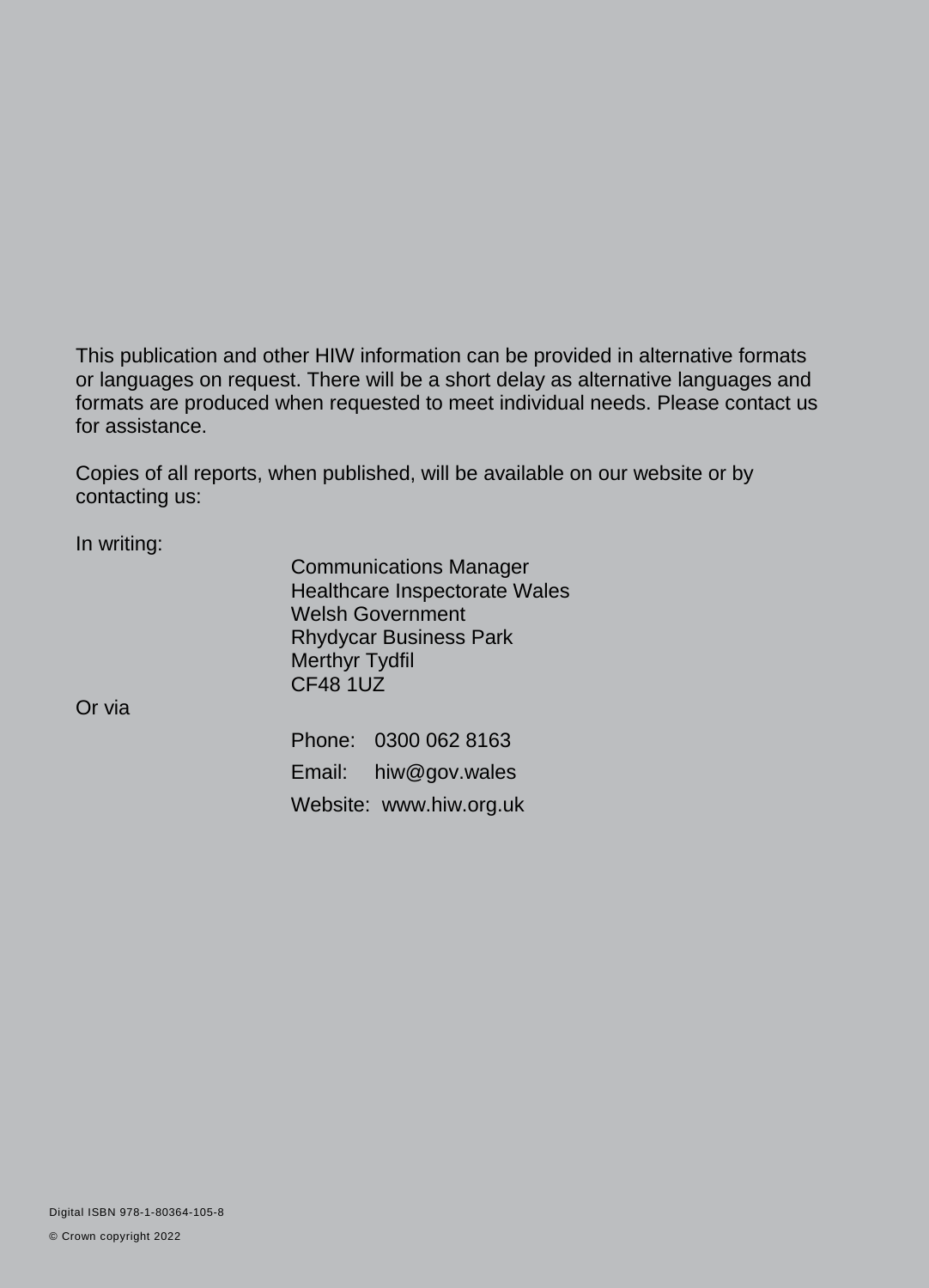## **Quality Check Summary**

## **Our approach**

Healthcare Inspectorate Wales (HIW) undertook a remote quality check of St David's Hospice Care, Newport as part of its programme of assurance work. The service provides a comprehensive range of services at the hospice and within the community. The focus of this quality check was the fifteen bed consultant-led inpatient hospice.

HIW's quality checks form part of a new tailored approach to assurance and are one of a number of ways in which it examines how healthcare services are meeting the Independent Health Care (Wales) Regulations 2011. Feedback is made available to service representatives at the end of the quality check, in a way which supports learning, development and improvement at both operational and strategic levels.

Quality checks are a snapshot of the standards of care within healthcare services. They are conducted entirely offsite and focus on three key areas; infection prevention and control, governance (specifically around staffing) and the environment of care. The work explores arrangements put in place to protect staff and patients from COVID 19, enabling us provide fast and supportive improvement advice on the safe operation of services during the pandemic. More information on our approach to assurance and inspections can be found [here](https://hiw.org.uk/covid-19-response-and-our-approach-assurance-and-inspection).

We spoke to the registered manager, director of nursing and two ward sisters on 23 March who provided us with information and evidence about their service. We used the following key lines of enquiry:

- Is the risk of infection assessed and managed to keep patients, visitors and staff safe?
- How do you identify and effectively manage COVID-19 outbreaks / nosocomial transmission?
- Is the environment is safe for staff, patients and visitors?
- How do you meet the needs of Welsh speaking patients when accessing healthcare services in the medium of Welsh?
- Do the staff management arrangements ensure that there are sufficient numbers of appropriately trained staff to provide safe and effective care?
- How do you ensure that equality and a rights based approach are embedded across the service?
- What arrangements are in place to ensure Do Not Attempt Cardio Pulmonary Resuscitation (DNACPR) discussion and decision making is undertaken appropriately and sensitively?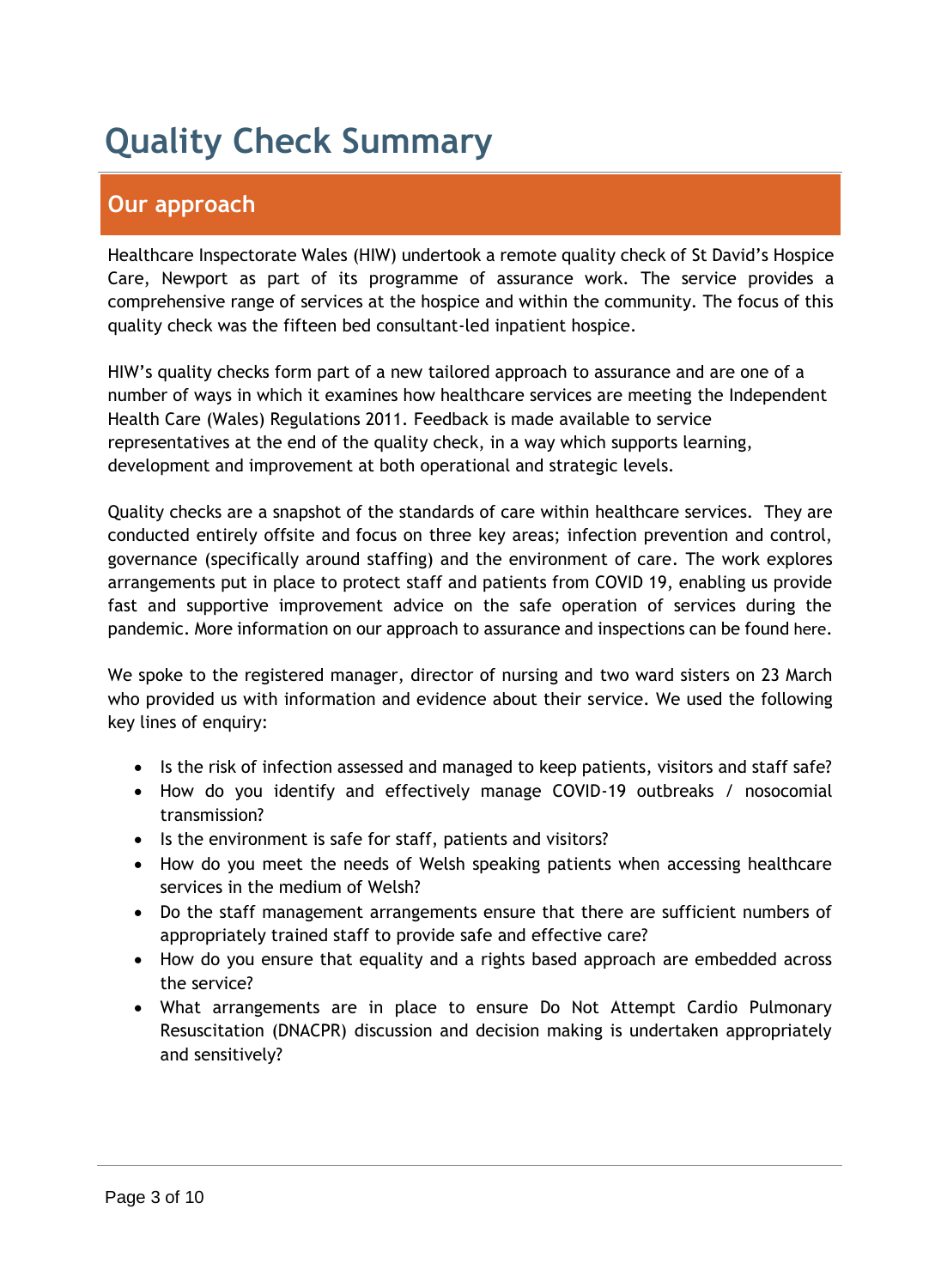### **Environment**

During the quality check, we considered how the service has responded to the challenges presented by COVID-19 and how the service has designed and managed the environment of care to keep it as safe as possible for patients, staff and visitors.

The key documents we reviewed included:

- COVID-19 risk assessment
- Environmental risk assessment
- Risk management log.

We also questioned the service representatives on the changes they have made to make sure patients continue to receive care and treatment according to their needs.

#### **The following positive evidence was received:**

The service had implemented a range of steps in response to the pandemic to promote a safe environment for patients, staff and visitors. At the peak of the pandemic, we were told that visiting had been restricted, with a closed door system in place to enable the service to control access. Changes were made so that only staff could use internal corridors and consideration was given to which rooms were used for staff meetings, breaks and shift handovers.

Staff told us that the existing layout and access to patient rooms had helped to further promote a safe environment, as each patient room had its own entrance and en-suite facilities. In communal areas, shared items, such as magazines, were removed and soft chairs were replaced with more appropriate furniture to enable effective cleaning. These changes were supported by use of localised risk assessments and a dedicated health and safety manager.

Staff emphasised the importance of maintaining visiting as far as possible for the wellbeing of patients and their relatives, particularly for patients in their last days of life. Staff described how this was achieved in a timely and effective manner in line with public health guidance at that time. This included initially restricting visiting numbers and COVID-19 testing for relatives before visiting.

At the time of the quality check, staff assured us that visiting arrangements had returned to allowing more than one visitor at a time, but with a retained focus on ensuring that relatives complete a COVID-19 test before they visit and use of PPE as appropriate. Communal areas and the on-site café had now fully re opened to help maintain a positive patient experience.

We confirmed that on-site accommodation facilities for relatives had resumed. We were told that 6 patient rooms contained sofa beds and a shower room to enable relatives to spend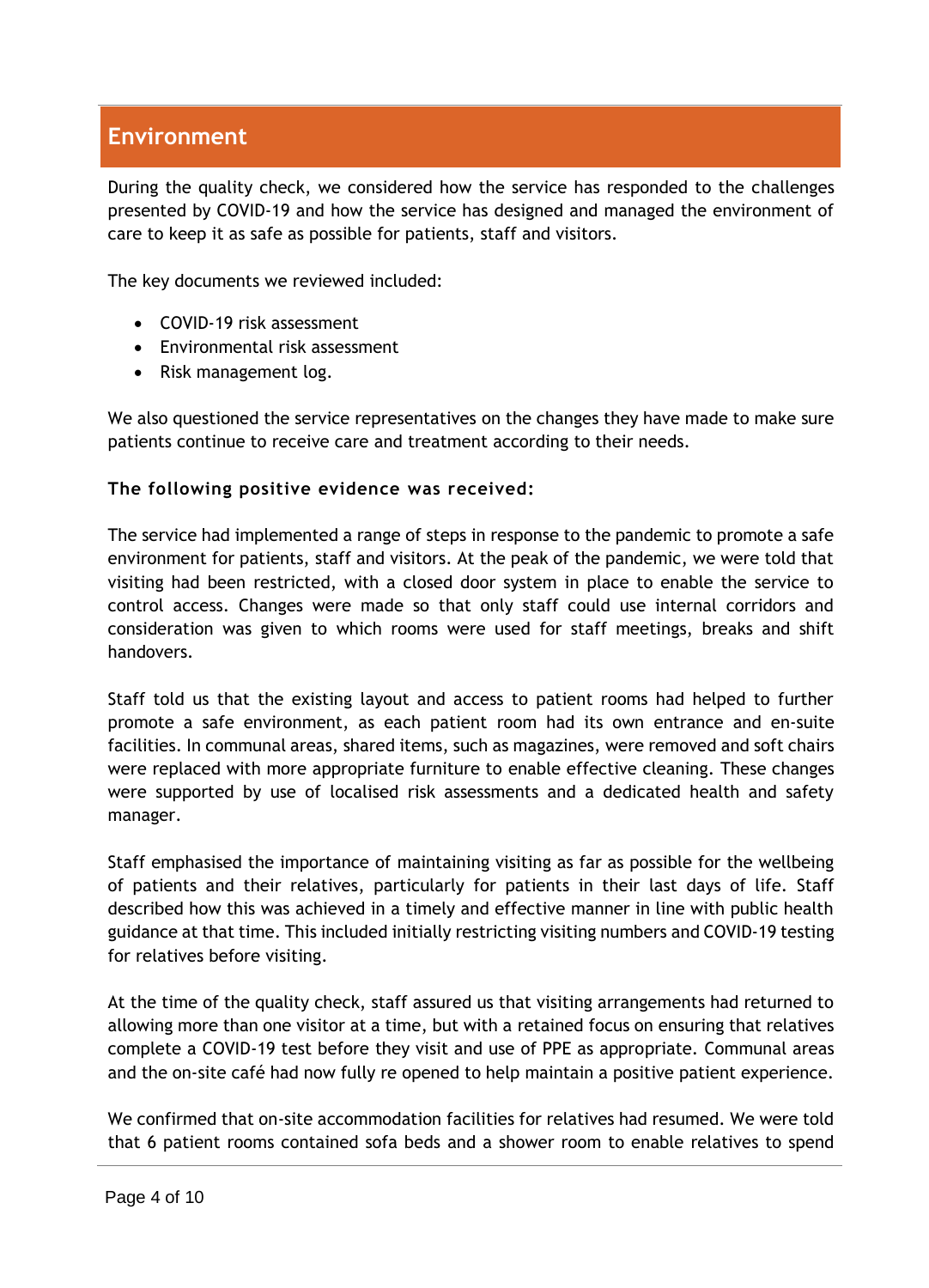time with their loved ones.

Staff told us that the communication needs of patients had continued to be met. Use of language line was available where it was not appropriate for relatives to translate on behalf of the patient or hospice. Staff added that some Welsh speaking staff were also available to support if required.

#### **No areas for improvements were identified.**

### **Infection prevention and control**

During the quality check, we considered how the service has responded to the challenges presented by COVID-19, and how well it manages and controls the risk of infection to help keep patients, visitors and staff safe.

The key documents we reviewed included:

- Infection control and COVID-19 policy
- Infection control audits.

#### **The following positive evidence was received:**

The service had implemented a range of steps in response to the pandemic to promote good infection prevention and control (IPC) practises. This was supported by a COVID-19 policy and a range of risk assessments covering all areas of the service.

We were told that the service had a service level agreement in place with the Aneurin Bevan University Health Board (ABUHB) IPC department. We noted that the overarching infection prevention policy in use pre-dated COVID-19, however, the service described a range of guidance, sources of support and changes made directly in response to the latest IPC and COVID-19 guidelines at the time.

These changes included IPC and donning and doffing training for all staff. Staff were face fit tested for masks and supplied with appropriate PPE. Hand sanitiser was located throughout the building and signs were displayed to remind staff and visitors of the need to maintain IPC standards. We were told that staff ensured that they changed into their uniform in the workplace and that car sharing was paused.

We were told that all patients receive an individual risk assessment as part of their preadmission screening. This included a COVID-19 test prior to their admission and at regular intervals thereafter. Staff continue to complete regular COVID-19 testing.

We found that a health and safety meeting was held monthly and we were told that any IPC issues were reviewed and monitored by this group. Good links with the IPC team within the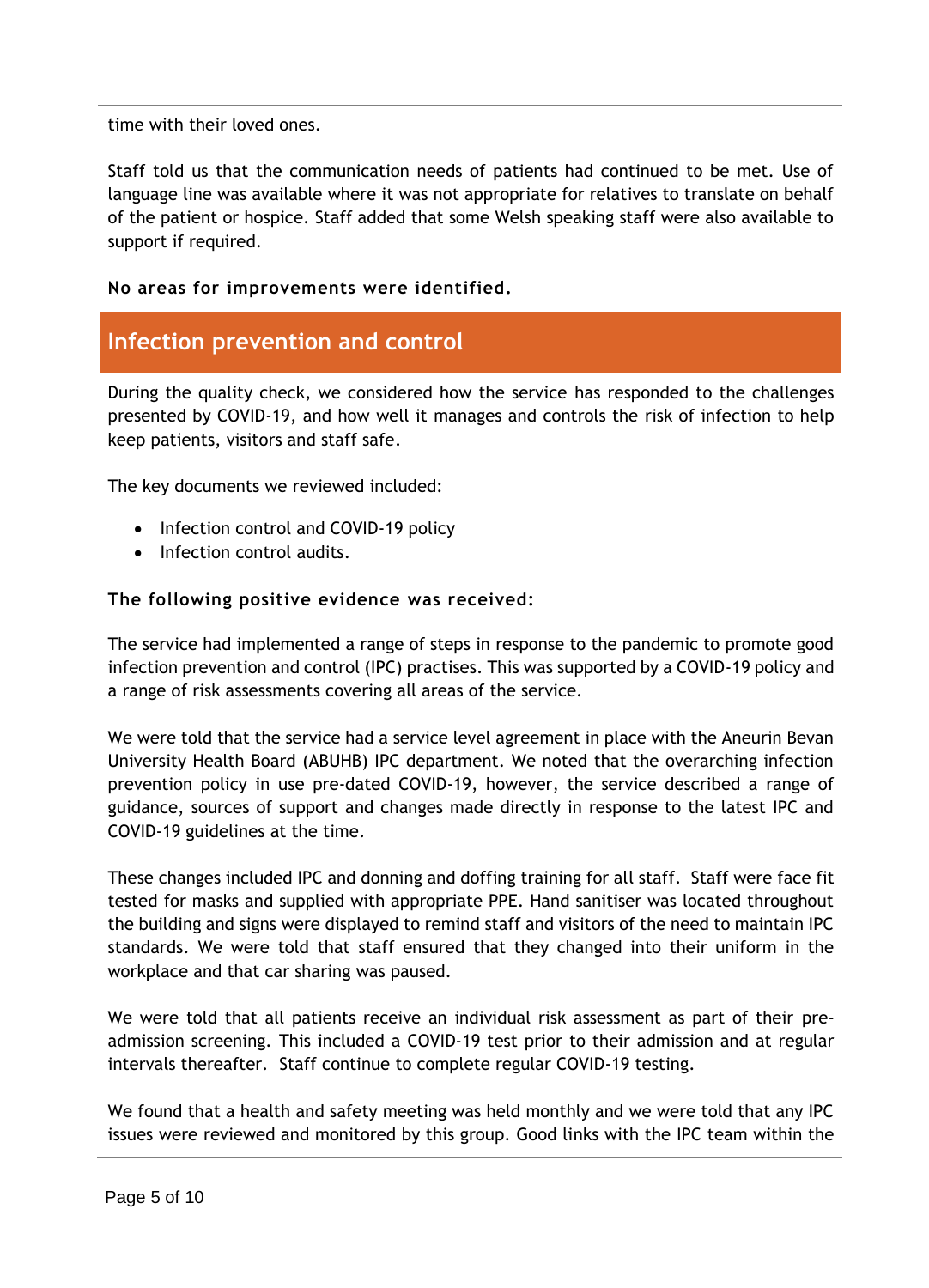local health board were described, as well as with Public Health Wales.

We found that there had been one COVID-19 outbreak involving a small number of staff since the pandemic started. We confirmed that this was reported to Public Health Wales and HIW and that appropriate advice and support was provided. We were told that COVID-19 guidelines were re-enforced to all staff at the time.

#### **The following areas for improvement were identified:**

There were a breadth of IPC audits completed on a monthly basis. We reviewed a sample of these audits and found them to be positively scored overall. However, we found that compliance with the PVC<sup>1</sup> and CAUTI<sup>2</sup> bundle audits had scored poorly for several months. This service must monitor compliance with these audits to ensure that compliance is increased and sustained.

### **Governance / Staffing**

As part of this standard, HIW questioned the service representatives about how, in the light of the impact of COVID-19, they have adapted their service. We explored whether management arrangements ensure that there are sufficient numbers of appropriately trained staff on the ward to provide safe and effective care.

The key documents we reviewed included:

- Responsible Individual report
- Incident reports
- Training data
- Patient voice data
- Staff vacancy and sickness data
- Patient treatment and escalation procedures.

#### **The following positive evidence was received:**

We found that there was an appropriate governance structure, which included clinical, governance and health and safety committees. There were clear lines of accountability between these committees, senior management and the clinical teams.

We were provided with the average occupancy rate and found that the service had an appropriate staffing structure in place to meet patient need. The staffing team during the day includes registered nurses, healthcare support workers, minimum of one specialist doctor and consultant sessions 3 times per week. We were told that there is a senior nurse on call 24

 <sup>1</sup> Peripheral Venous Cannula (PVC) audit

<sup>&</sup>lt;sup>2</sup> Catheter-Associated Urinary Tract Infection audit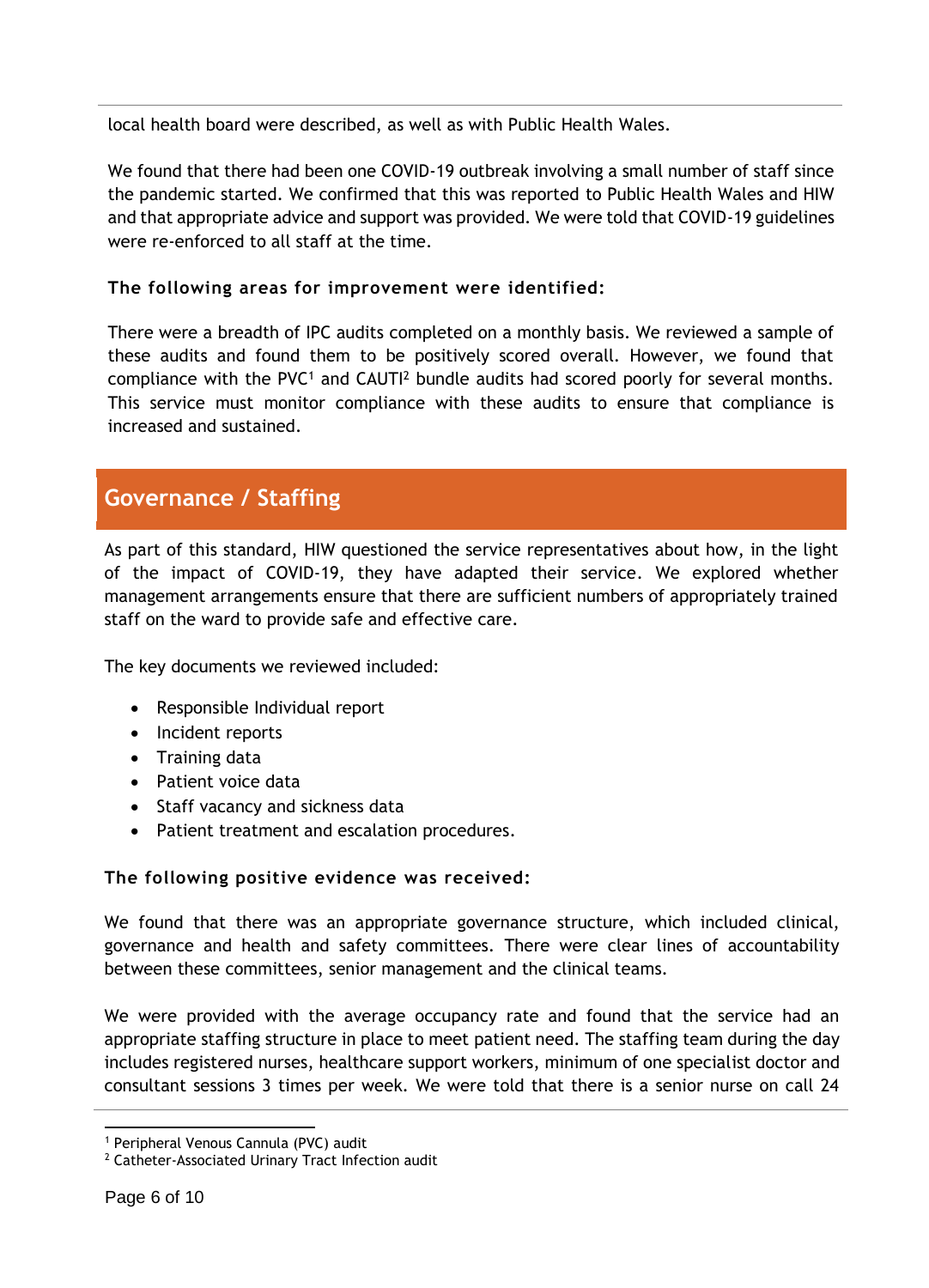hours a day and there was an established process in place to contact the GP out of hours service or on-call consultant if required.

Staff told us that the multidisciplinary team has worked well throughout the pandemic and that they have responded flexibly to ensure that patient needs are met, for example through the use of remote prescribing and advice.

We found that sickness had increased in recent months, but we were told that this was due to the increased COVID-19 transmission within the community. However staff told us that there was a good pool of bank staff to cover shifts when required and that agency staff are not used.

Completion rates for annual staff appraisals were highly scored and we found that a range of supplementary clinical training had been provided for staff to help to maintain their clinical skills and competencies.

The service had an appropriate policy and procedure in place to follow in the event of any safeguarding concerns relating to potentially vulnerable adults or children. There was a designated safeguarding lead for the hospital and we confirmed that training had been completed to an appropriate level.

We reviewed a sample of incidents and found that a number of patient falls had been reported. However staff told us that a recently appointed falls co-ordinator reviews every incident to understand if patient care needs to be reviewed or if there is learning for service. The service is advised to continue to carefully monitor patient falls through its governance processes to ensure that any improvements are sustained.

We reviewed how sensitive care discussions are held with patients and their relatives, including end of life care and use of the cardiopulmonary resuscitation (CPR). The service described clear and thoughtful ways in which this is achieved, including if patients wish to change their mind. This included the use of formal documentation, such as advance care plans and an All Wales tool<sup>3</sup>.

We found that patient feedback was encouraged and that there was steps in place to collect this from all patients on a regular basis. Patient feedback was positively scored in all areas. We noted that there had been one recent complaint which had been responded and resolved in a timely manner.

We were told that these incidents are scrutinised by the health and safety and clinical governance committees. Other steps included use of chair and room sensors in ten bedrooms for those patients identified as at risk of falls on admission.

#### **The following areas for improvement were identified:**

 $\overline{a}$ <sup>3</sup> All Wales Guidance: Care Decisions for the Last Days of Life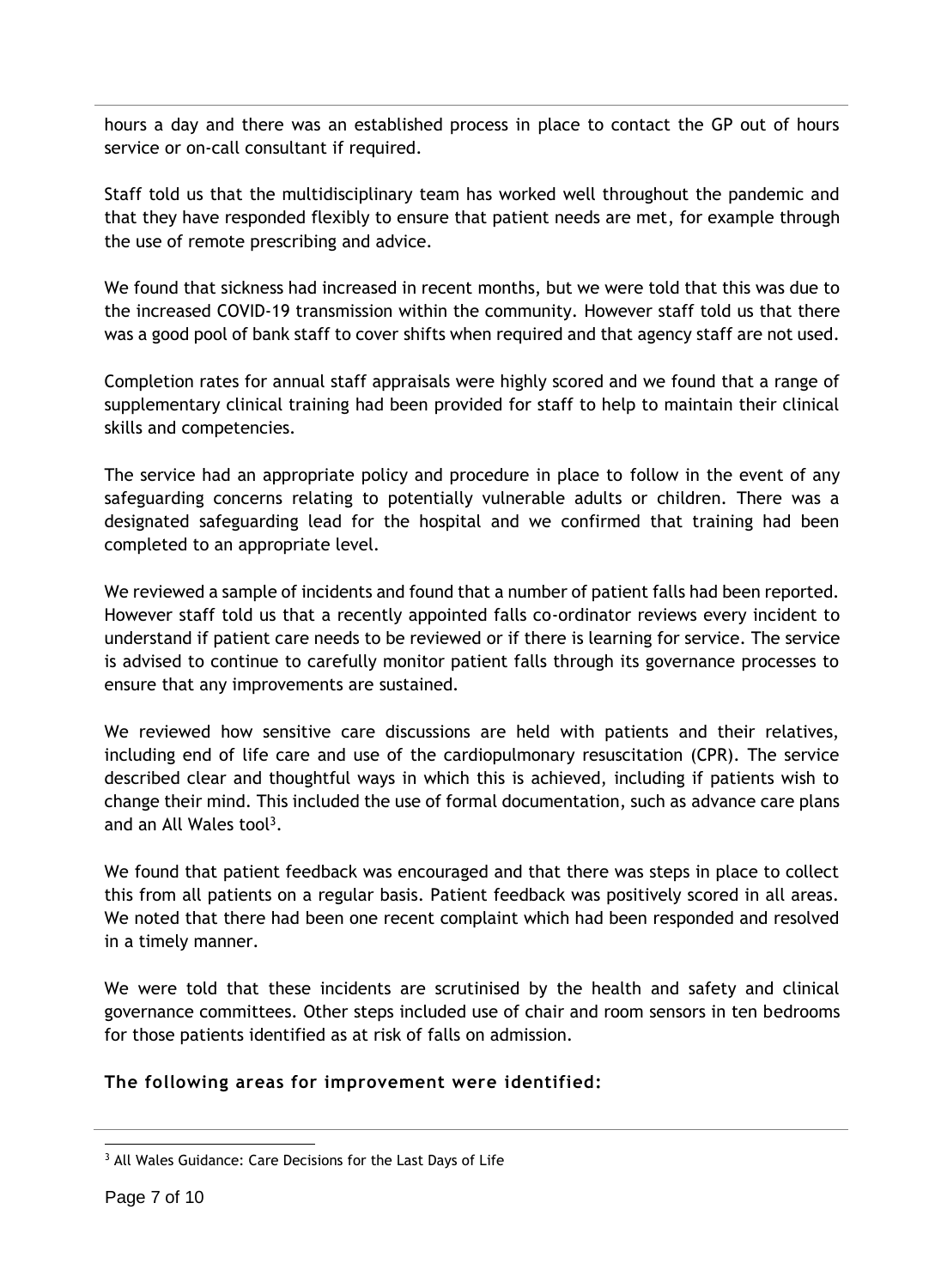We found that mandatory training levels to be low in a number of areas. The service told us that the impact of the pandemic had affected training levels, but that they had a management plan in place to achieve 100% within two months of the quality check. We recommend that training is prioritised accordingly, with a particular focus on ensuring that falls training is completed as soon as practically possible.

## **What next?**

Where we have identified areas for improvements during our quality check and require the service to tell us about the actions taken to address these, an improvement plan providing details will be provided at the end of this quality check summary.

Where an improvement plan is required, it should:

- Ensure actions taken in response to the issues identified are specific, measurable, achievable, realistic and timed
- Include enough detail to provide HIW and the public with assurance that the areas for improvements identified will be sufficiently addressed
- Ensure required evidence against stated actions is provided to HIW within three months of the quality check.

As a result of the findings from this quality check, the service should:

- Ensure that the areas for improvements are not systemic across other areas within the wider organisation
- Provide HIW with updates where actions remain outstanding and/or in progress, to confirm when these have been addressed.

The improvement plan, once agreed, will be published on HIW's website.

If no areas for improvement were identified during this quality check, an improvement plan will not be required, and only the quality check summary report will be published on HIW's website.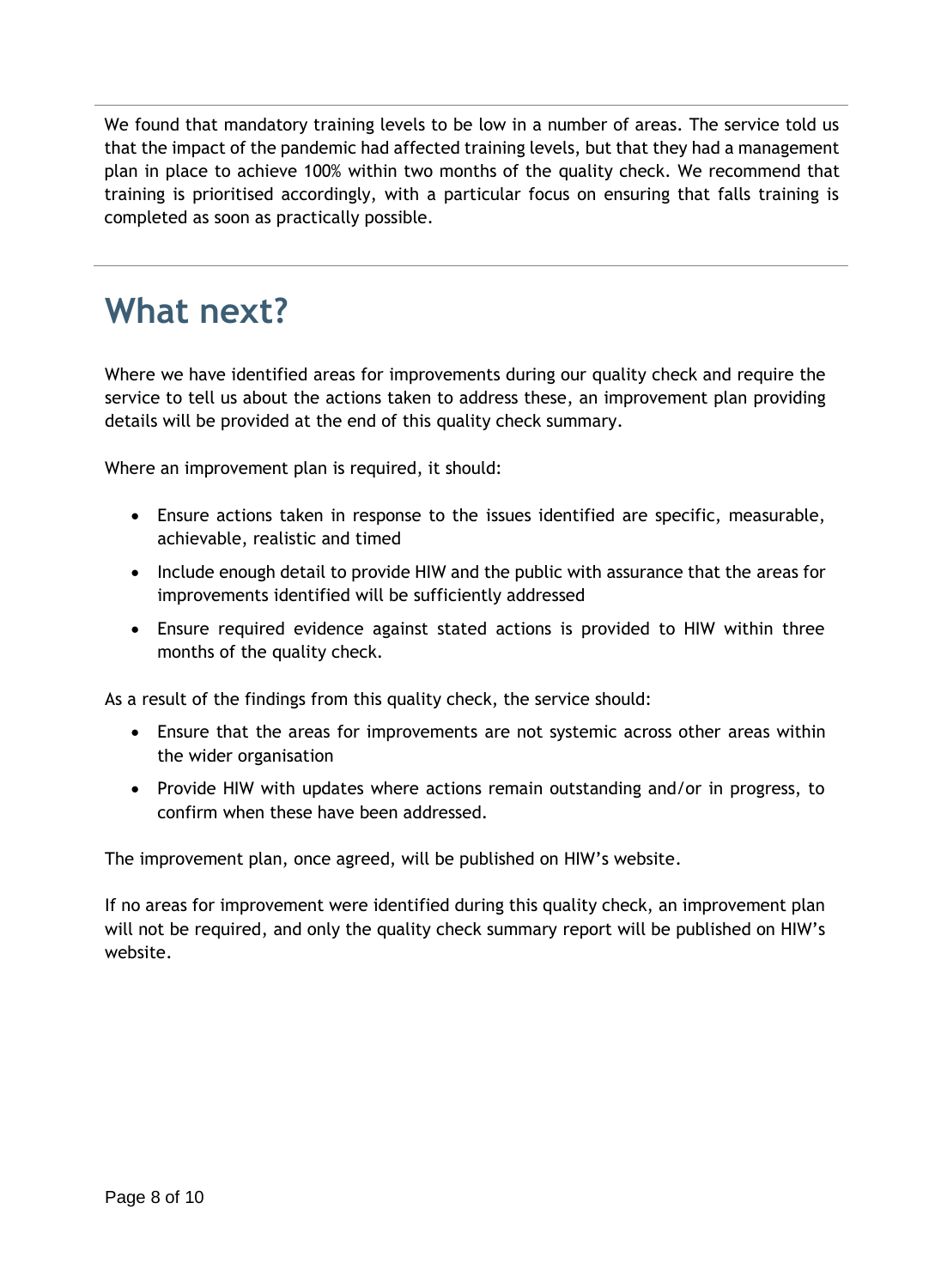## **Improvement plan**

Setting: St David's Hospice Care, Newport

Date of activity: 23 March 2022

The table below includes improvements identified during the Quality Check, where we require the service to complete an improvement plan telling us about the actions they are taking to address these areas.

Please note, all actions are expected to be complete within three months of the Quality Check and the final version of the Improvement Plan is to be submitted via Objective Connect once complete.

| <b>Reference</b><br><b>Number</b> | Improvement needed                                                                                                                | Standard/<br><b>Regulation</b> | <b>Service Action</b>                                                                                                                                                                                                                                                                                                                                                                                                                               | <b>Responsible</b><br><b>Officer</b> | Timescale                                |
|-----------------------------------|-----------------------------------------------------------------------------------------------------------------------------------|--------------------------------|-----------------------------------------------------------------------------------------------------------------------------------------------------------------------------------------------------------------------------------------------------------------------------------------------------------------------------------------------------------------------------------------------------------------------------------------------------|--------------------------------------|------------------------------------------|
|                                   | This service must monitor compliance<br>with the PVC and CAUTI audits to<br>ensure that compliance is increased<br>and sustained. | Regulation 15 /<br>19          | Karen Hughes will meet with the<br>two ward sisters (R Buttweiler and<br>K Pritchard) and review the<br>monthly audit statistics to ensure<br>compliance is increased and<br>maintained<br>K Hughes will instruct the two<br>ward sisters to ensure the PVC and<br>CAUTI audits are discussed at the<br>regular staff meetings to highlight<br>the importance of compliance<br>K Hughes will monitor the audits<br>on a monthly basis going forward | K Hughes                             | Within two<br>months and<br>then ongoing |